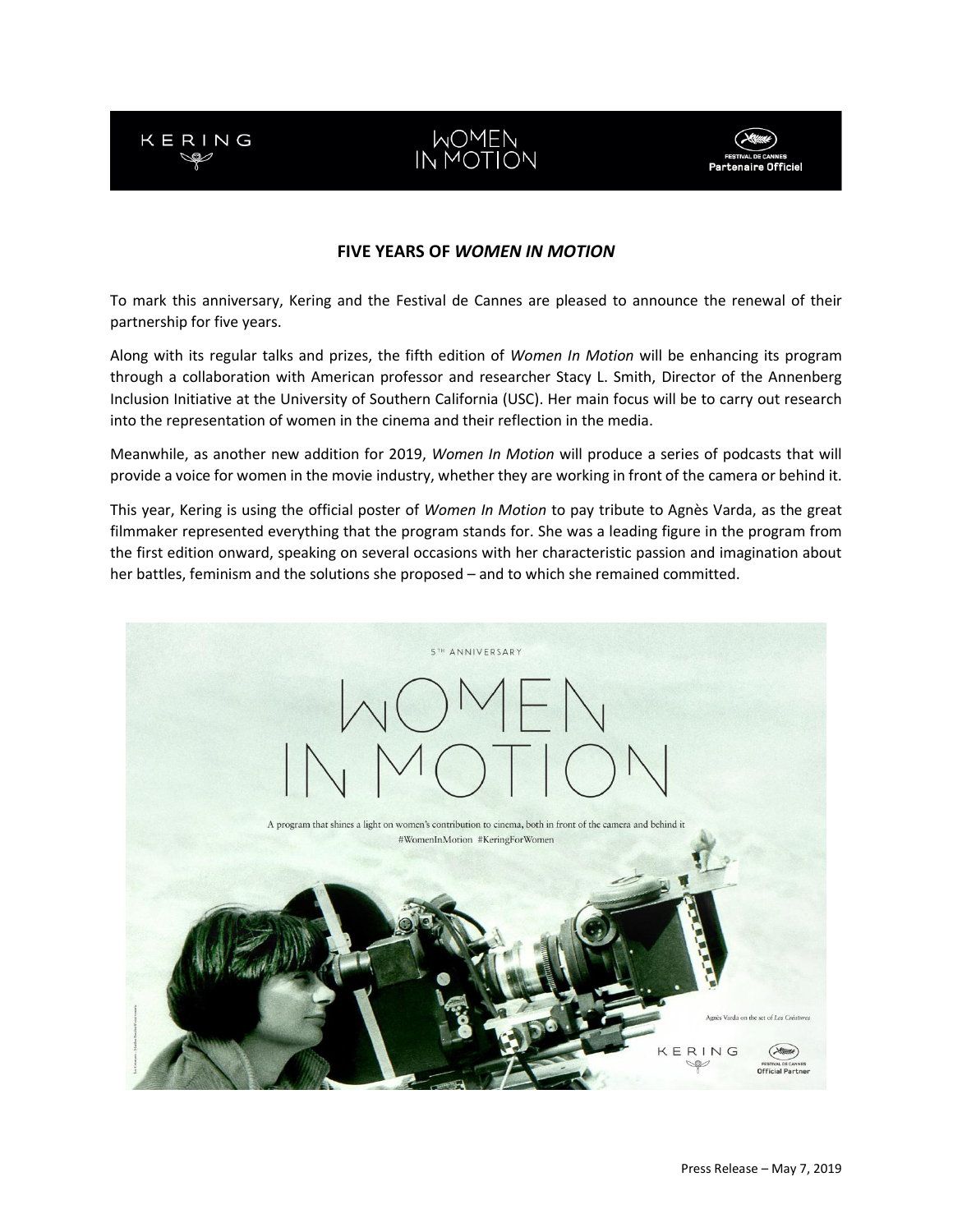## *WOMEN IN MOTION* **AND THE FESTIVAL DE CANNES**

In 2015, Kering became an Official Partner of the Festival de Cannes and launched *Women In Motion* with the aim of shining a light on women's contribution to the cinema industry, both in front of and behind the camera. Since then, the program has been extended to the rest of the world and to include all the creative industries. By continuing their collaboration for five years, the two partners underlined their desire to make the debate about the role of women in the cinema industry a top priority.

"*Since its creation, Women In Motion has become an essential focus of the festival. But despite the progress made so far, and the freedom today to speak out, gender equality has yet to be achieved. We are impatient to allow new voices to be heard, to support talented young women and to keep fighting for a cinema industry that is more representative of the richness and diversity of societies everywhere."*

## **François-Henri Pinault, Chairman and Chief Executive Officer of Kering**

"*By renewing its partnership with Kering for a further five years, the 72nd edition of the Festival de Cannes is delighted to continue its support for women in cinema. It is vital to appreciate and recognize their contribution, so that the industry can move towards a position of equality. This is the objective of the Women In Motion program, which was launched by Kering five years ago at this very festival."* **Pierre Lescure, President of the Festival de Cannes**

"*We are proud to see Women In Motion remain in the Festival de Cannes calendar. Over the past five years, the program has enabled many leading figures in the world of cinema to give their views on women's representation in the movie industry, providing them with a valuable platform. The Festival is proud to take part in this essential fight for equality by renewing its commitment alongside Kering."*

**Thierry Frémaux, General Delegate of the Festival de Cannes**

## *WOMEN IN MOTION* **AND STACY L. SMITH, USC ANNENBERG**

Kering is proud to announce its partnership with Stacy L. Smith, a professor at USC (University of Southern California) Annenberg, specializing in genre studies in film and television, as well as music and film criticism. She has authored over 40 studies with her Annenberg Inclusion Initiative on various aspects of entertainment, including the landmark CARD report in 2016 and annual studies examining inclusion in top-grossing films and popular music. Stacy L. Smith also works to support solutions to increase representation in media. In 2016, with Kalpana Kotagal and Fanshen Cox DiGiovanni, the three developed the inclusion rider, a contractual clause that guarantees the representation of minorities in films. In 2018, Stacy L. Smith worked with Brie Larson to advocate for greater access and opportunity for underrepresented film critics at notable film festivals. In 2019, Stacy L. Smith partnered with TIME'S UP to launch the 4% challenge, which asks Hollywood industry members to work with a female film director in the next eighteen months; the challenge has already been accepted by more than 120 notable creatives and 7 major companies. The collaboration of *Women In Motion* with Stacy L. Smith will begin in Cannes during a roundtable led by the researcher, and will continue for 9 months of research on the theme of the representation of women in the cinema and their reflection in the media.

*"Our partnership with Women In Motion and Kering offers an unprecedented opportunity to advance inclusion in the cinema industry in meaningful ways, particularly when it comes to aspects of press coverage. Together, we can engage key stakeholders in meaningful ways to develop and implement true solutions and create lasting change."* 

**Dr. Stacy L. Smith, Founder and Director of USC's Annenberg Inclusion Initiative**